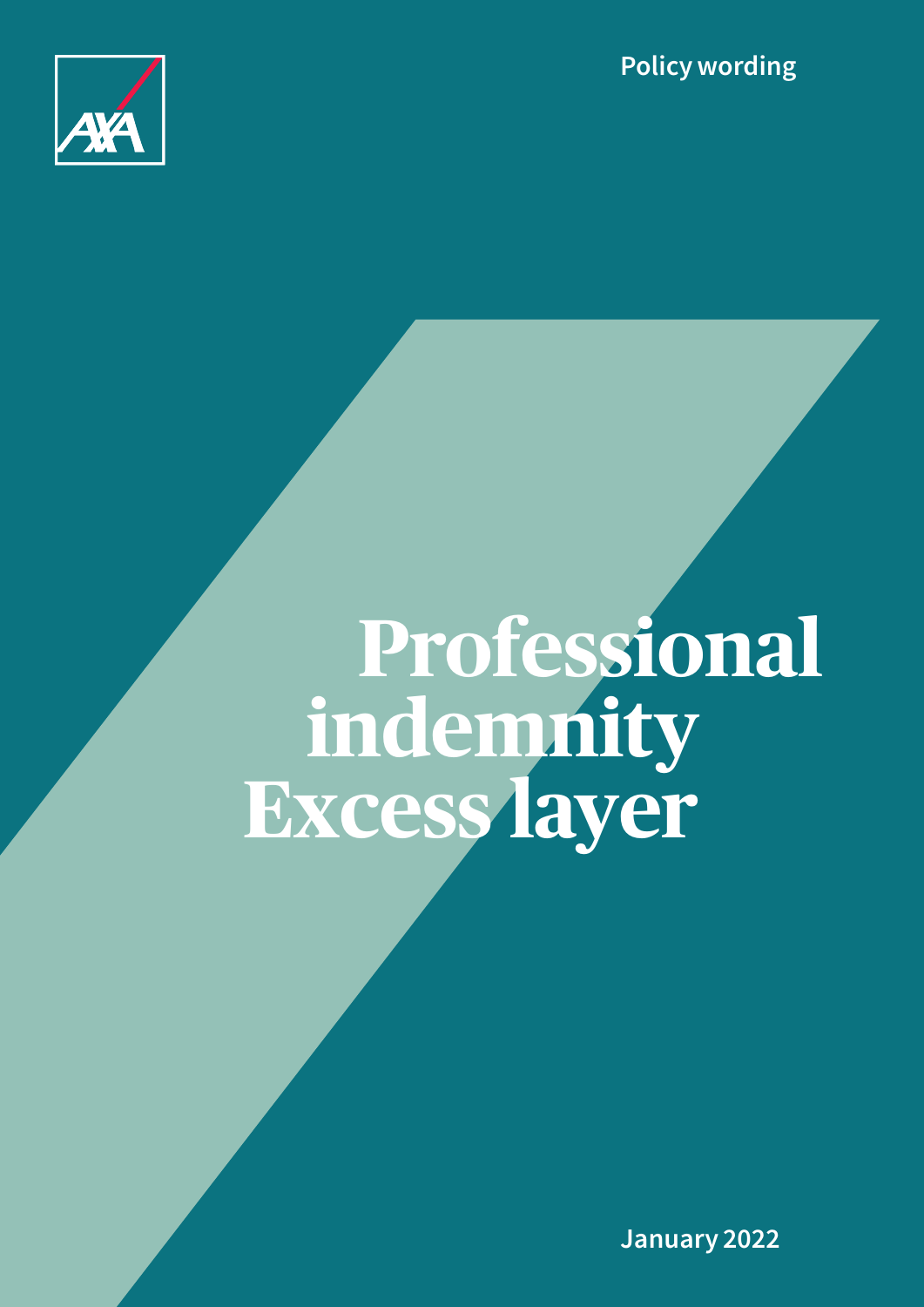# **Contents**

| Welcome to AXA                   | 3  |
|----------------------------------|----|
| Your policy                      | 4  |
| Meanings of defined terms        | 4  |
| <b>Policy conditions</b>         | 6  |
| What is covered                  | 9  |
| Defence and settlement of claims | 10 |
| What is not covered              | 10 |
| Making a complaint               | כו |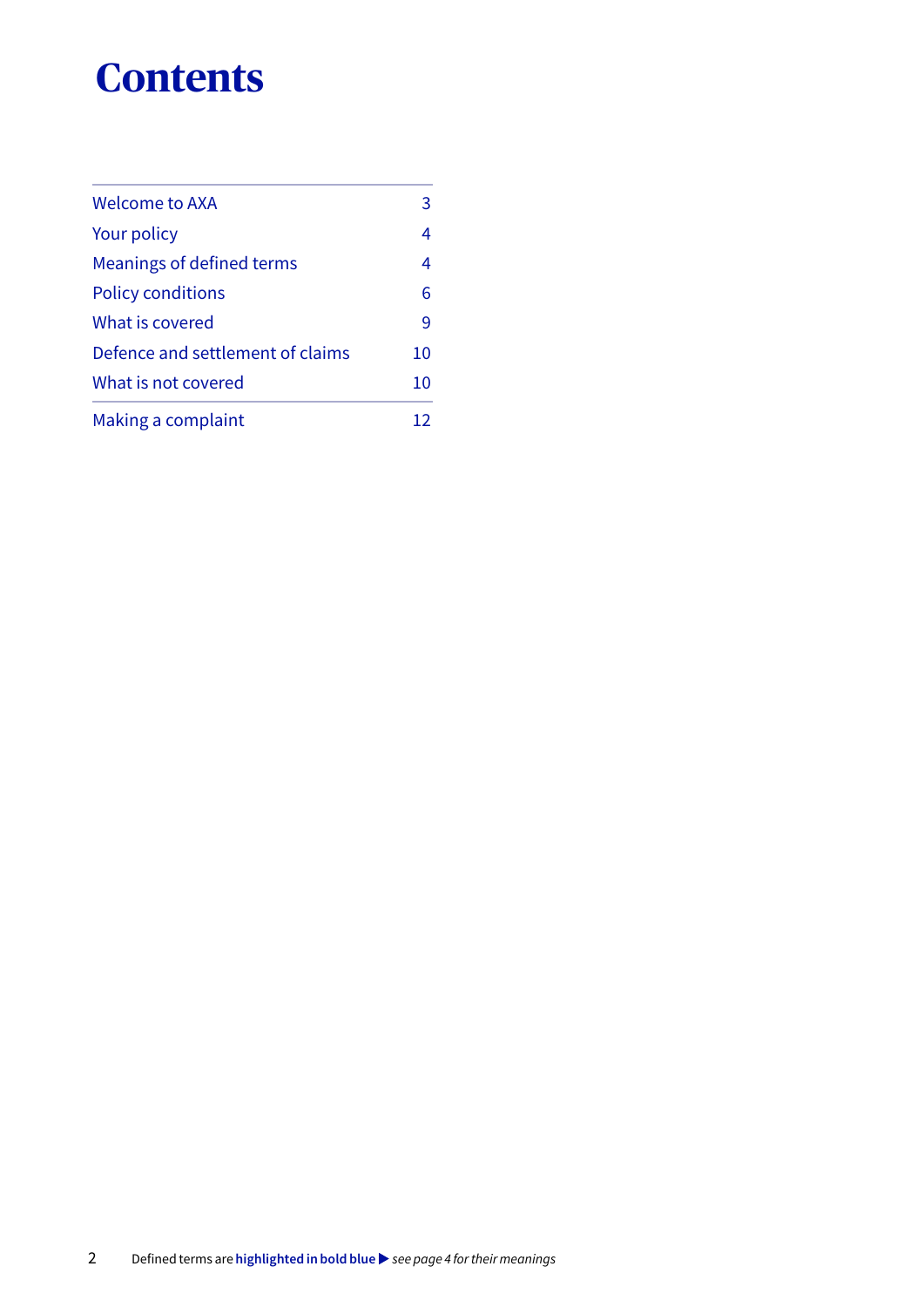# **Welcome to AXA**

# **Thank you for choosing AXA**

Please read carefully all **your policy** documents together as they form **your policy** and contain the full details of **your** cover. Please keep any documents **we** have provided in a safe place.

If **you** have any questions, need anything explaining or believe this contract does not meet **your** needs, please contact **us** or **your** insurance adviser.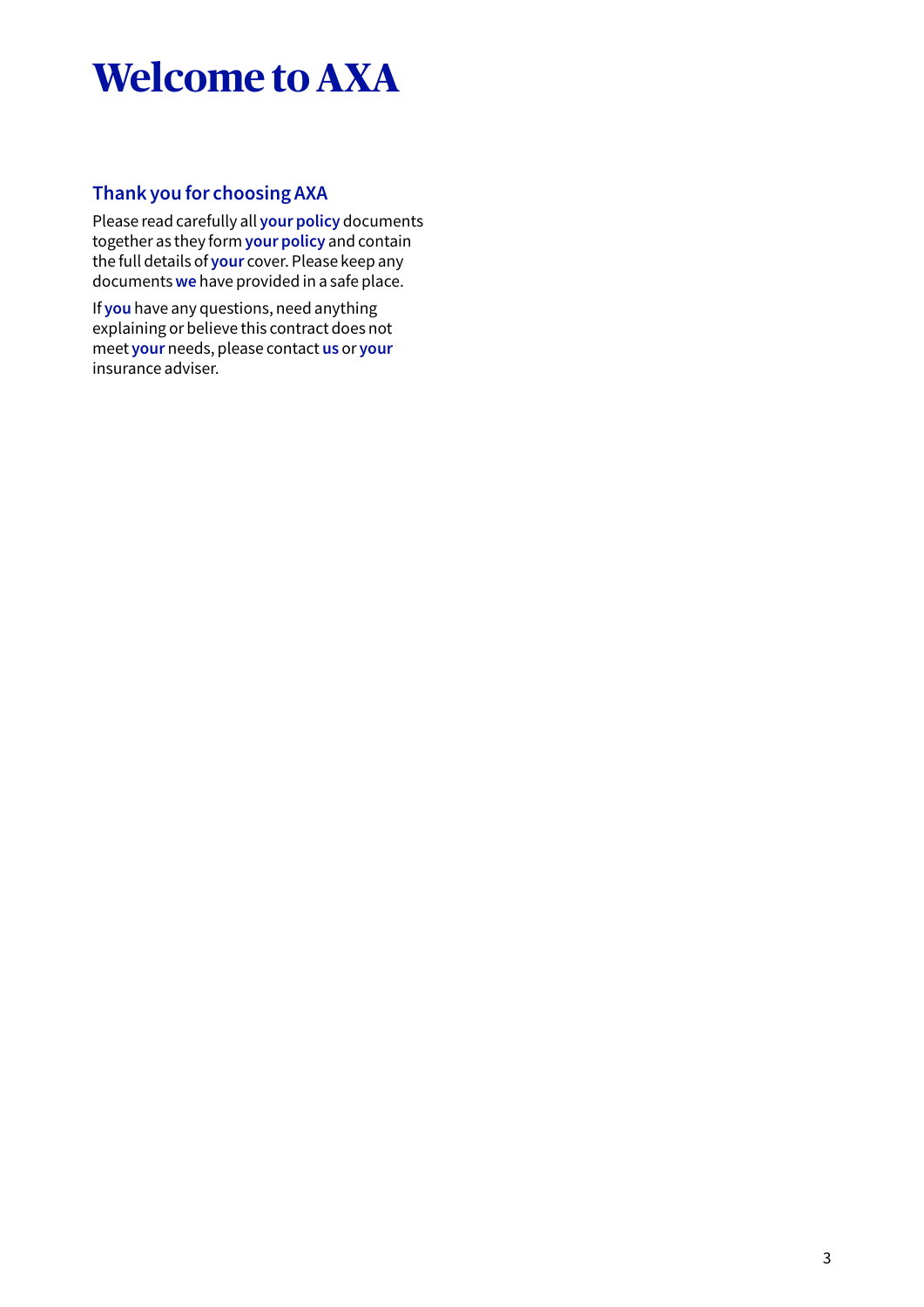# **Your policy**

This **policy** is a contract of insurance between **you** and **us**.

The information or any declaration which **you** or anyone on **your** behalf has provided to **us** in applying for the insurance together with **your policy** forms the basis of the contract.

In return for **you** having paid or agreed to pay the premium, **we** will cover **you** subject to the terms contained in **your policy**.

This insurance is renewable provided that **we** agree to accept **your** premium for any subsequent **period of insurance**. **We** do not have to offer renewal of **your policy** and cover will cease on the end date. If renewal is offered and accepted by **you** a new schedule will be issued for the new **period of insurance** showing any changes to **your** cover.

Throughout this **policy**, **we** use definitions and headings. Definitions are used to explain what a word means and are highlighted in bold blue print. Details of the definitions that apply throughout **your policy** can be found on page 4.

Headings have been used for **your** guidance and do not form part of the contract.

To help **you** understand the cover within **your policy we** have included sections entitled 'What is covered' and 'What is not covered'.

Under the heading 'What is covered' **we** give information on the insurance provided. This must be read with 'What is not covered' and the **policy** conditions at all times.

Under the heading 'What is not covered' **we** draw **your** attention to what is excluded from **your policy**.

# **Making a claim**

If **you** need to make a **claim** please first check **your policy** to make sure **you** are covered. **You** should then contact **your** insurance adviser who will help **us** deal with **your claim**.

# **Making a complaint**

If **you** are not happy with the way a **claim** or any other matter has been dealt with, please read 'Making a complaint' at the end of this document.

# **Meaning of defined terms**

These definitions apply to **your policy**. If a word or phrase has a defined meaning it will be highlighted in bold blue print and will have the same meaning wherever it is used in this **policy**.

# **Claim**

The same meaning or definition as "claim" or any equivalent expression in the **primary policy**.

# **Claim circumstance(s)**

The same meaning or definition as "claim circumstance(s)" or any equivalent expression in the **primary policy**.

# **Computer system**

Any computer, hardware, software, communications system, electronic device (including, but not limited to, smartphone, laptop, tablet or wearable device), server, cloud or microcontroller including any similar system or any configuration of the aforementioned and including any associated input, output, data storage device, networking equipment or back up facility.

# **Cyber act**

An unauthorised, malicious or criminal act or series of related unauthorised, malicious or criminal acts, regardless of time and place, or the threat or hoax thereof, involving access to, processing of, use of or operation of any **computer system**.

# **Data**

Information, facts, concepts, code or any other information of any kind that is recorded or transmitted in a form to be used, accessed, processed, transmitted or stored by a **computer system**.

# **Data protection law**

Any applicable data protection and privacy legislation or regulations in any country, province, state, territory or jurisdiction which govern the use, confidentiality, integrity, security and protection of personal data or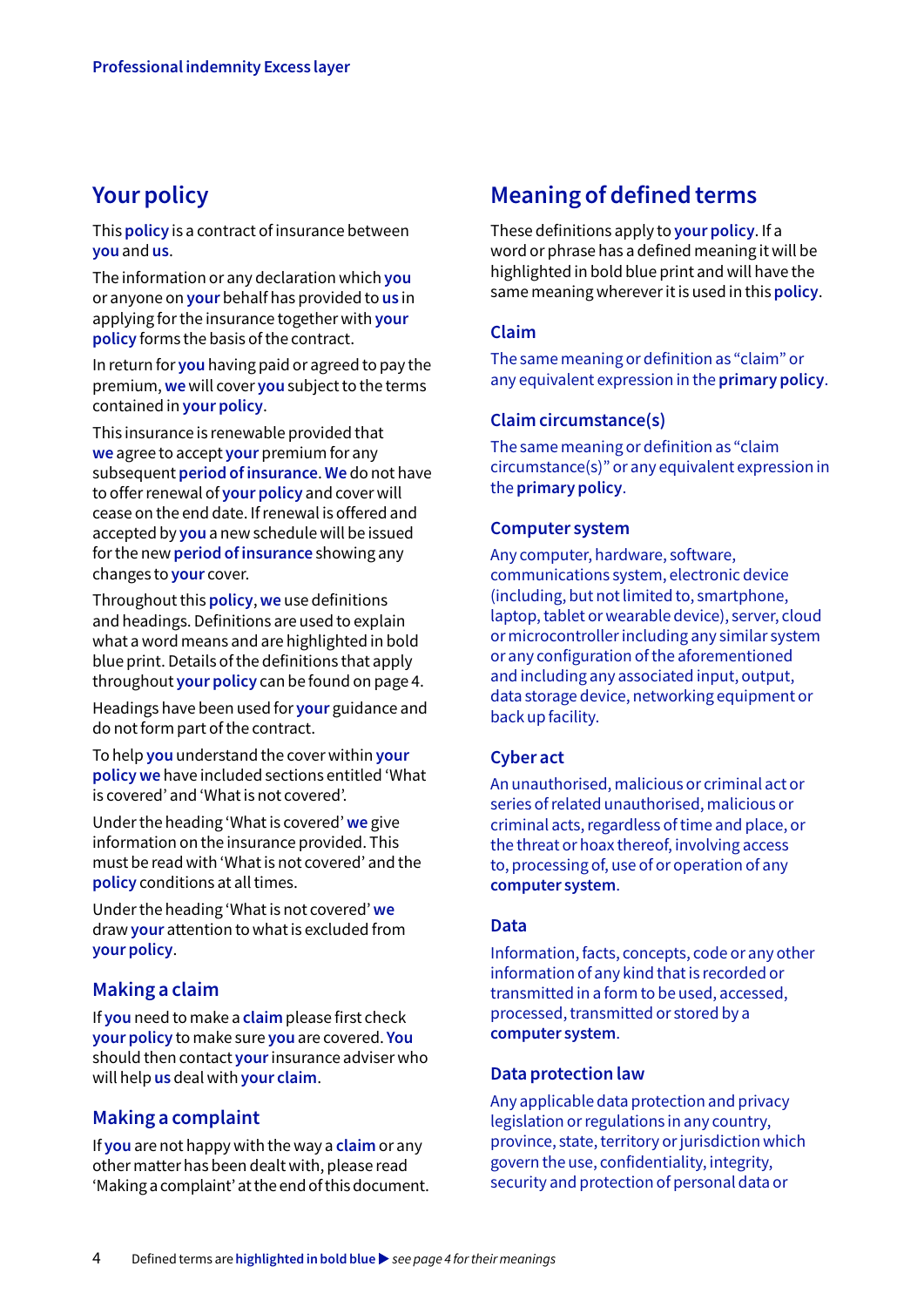any guidance or codes of practice relating to personal data issued by any data protection regulator or authority from time to time (all as amended, updated or re-enacted from time to time).

# **Employee(s)**

- **1** Any person working for **you** under a contract of service with **you** or
- **2** Any person working for **you** in connection with the **professional business**
	- **a** who is hired or lent to **you**
	- **b** who is self-employed
	- **c** on a voluntary basis

andwho is under **your** control or supervision.

# **Insolvent**

A state of affairs following the appointment of an insolvency practitioner (or equivalent) pursuant to the insolvency law applicable to an insurer.

# **Insured**

Any party insured under the **primary policy** unless otherwise detailed in **your** schedule.

# **Limit of indemnity**

The amount shown in **your** schedule, being the maximum amount **we** will pay under this **policy** for all **loss**.

#### **Loss**

The same meaning or definition of "loss" or any equivalent expression in the **primary policy**.

# **Period of insurance**

Period shown in **your** schedule, inclusive of both the stated start date and end date.

# **Policy**

This document, any schedule and any endorsements attached or issued.

# **Primary insurer**

Insurers of the **primary policy** shown in **your** schedule.

# **Primary policy**

Policy providing the first underlying limit of indemnity issued by the **primary insurer** and numbered as shown in **your** schedule.

# **Terrorist act**

Any act of a person or group directed towards the overthrowing or influencing of any government, or putting any section of the public in fear by threat, force or violence or other means.

# **Underlying insurance**

**Primary policy** and all other policies providing cover for limits of indemnity in excess of the **primary policy**, up to the amount at which the cover provided by this **policy** attaches.

# **Underlying insurer**

Insurers of the **primary policy** and all other insurers providing cover in excess of the **primary policy**, up to the **limit of indemnity** provided by this **policy**.

# **Underlying limit**

Total of the limit or limits of indemnity provided by the **underlying insurance**.

# **Underlying policy**

Any or all of the policies listed in **your** schedule as underlying policies.

# **You / your**

The person, firm, company or organisation shown in your schedule as the insured.

# **We / us / our**

AXA Insurance UK plc.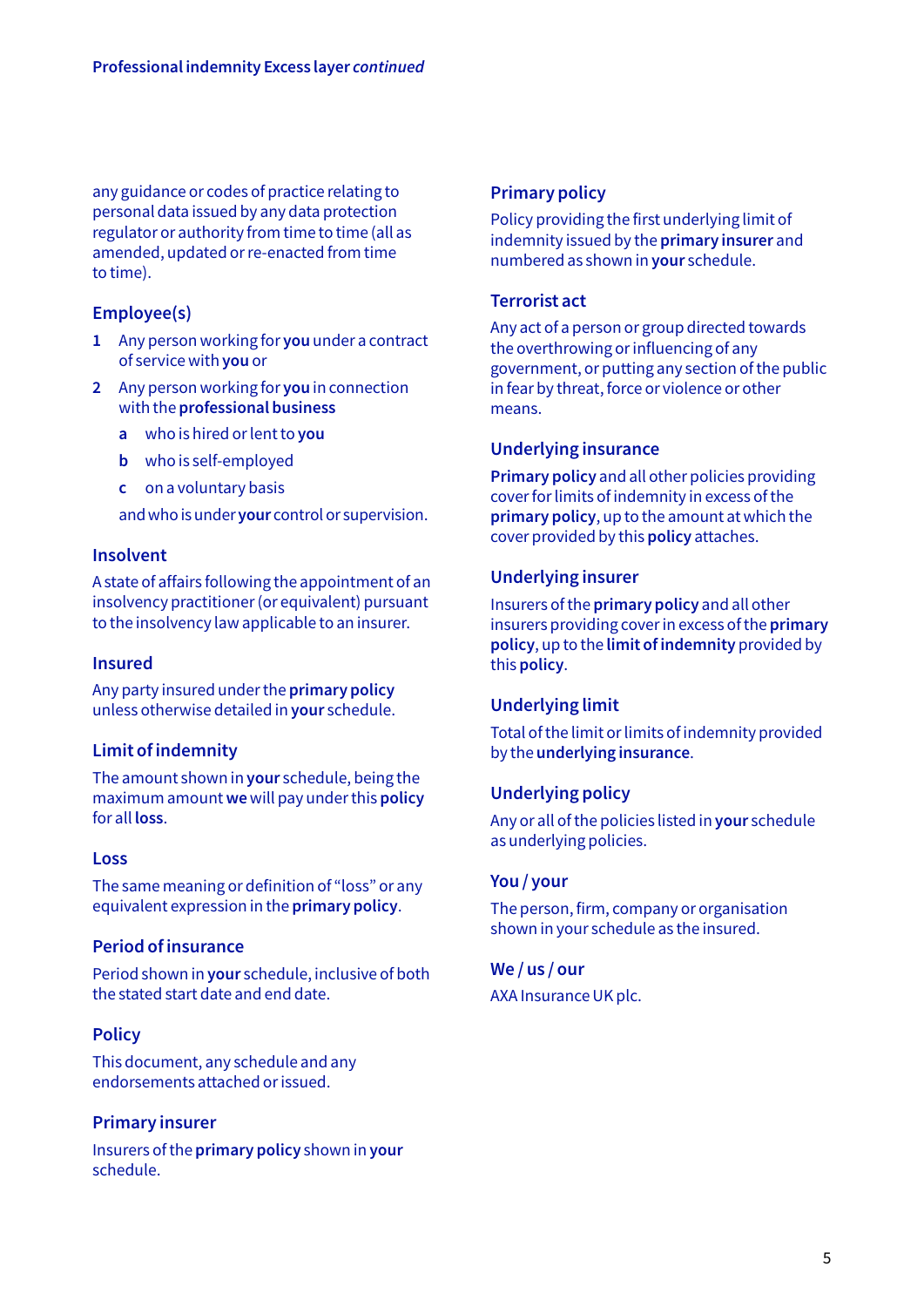# **Policy conditions**

**You** must comply with the following conditions to have the full protection of **your policy**. If **you** do not comply then **we** may at **our** option take one or more of the following actions

- **1** Cancel **your policy**
- **2** Declare **your policy** void (treating **your policy** as if it had never existed)
- **3** Change the terms of **your policy**
- **4** Refuse to deal with all or part of any **claim** or reduce the amount of any **claim** payments.

# **Alteration condition**

**You** must tell **us** as soon as possible of any change to the information **you** provided or any new information that could affect this insurance.

**We** reserve the right to vary the terms of this **policy** upon receipt of such changes or new information and to accept or deny cover and to establish a separate rate and premium for any such cover.

# **Cancellation condition**

This **policy** may be cancelled in the same manner and on the same basis as the **primary policy**. In the event any **underlying policy** is cancelled this **policy** shall automatically also be cancelled.

# **Change of circumstances or of underlying terms condition**

**You** must tell **us** as soon as possible of any change in circumstances during the **period of insurance** which may affect this insurance.

Any changes in the terms or conditions of the **underlying insurance** shall not apply to this **policy** unless agreed by **us**. **We** do not have to accept any request to change **your** cover.

If **we** accept any change to **your** cover, an increase in premium or different terms or conditions of cover may be required by **us**.

# **Claims and Claim circumstances notification condition**

Any **claim** notification made or **claim circumstance** notified to the **primary policy**  or any **underlying policy**, which is required to be given in accordance with the terms and conditions of the **primary policy**, must be given at the same time and in the same manner to **us**.

# **Claims consultation condition**

**You** must give **us** written notice as soon as practical of any **claim** which could reasonably be anticipated to exceed 50% of the **underlying limit**.

If such a **claim** should arise, **you** must agree to allow **us** to consult with **underlying insurers** in connection with subsequent payments under the **underlying insurance**.

If **you** do not comply with this condition **we** have the right to refuse to pay **your claim**.

# **Concurrency of underlying insurance**

Where the **primary policy** or **underlying insurance** is not concurrent with this **policy** and the aggregate limit of the **primary policy** or **underlying insurance**, if any, has been eroded before this **policy** started, **we** will accept the erosion only where it has been previously advised to and accepted by **us**. In any case, the aggregate limit of this **policy**, if any, will continue to apply.

# **Costs and expenses condition**

If the **underlying insurance** provides for costs and expenses to be payable in addition to the limit of indemnity of that policy, **we** will only pay costs and expenses proportionate to the amount payable under this **policy**, excluding costs and expenses, compared to the total sum payable under all contributing insurances, excluding costs and expenses.

If any **underlying insurer** has taken a right under their insurance to pay the limit of indemnity of the **underlying policy** and only be liable for costs and expenses for which they are responsible up to the time of payment, then **we** will not pay costs and expenses for which the **underlying insurer** would have been liable, had they not taken that right.

# **Erosion of underlying insurance condition**

In the event of the reduction of the amount of indemnity available under any **underlying policy** by reason of partial erosion of the **underlying limit**, this **policy** will, subject to the **limit of indemnity** and to all of its other terms,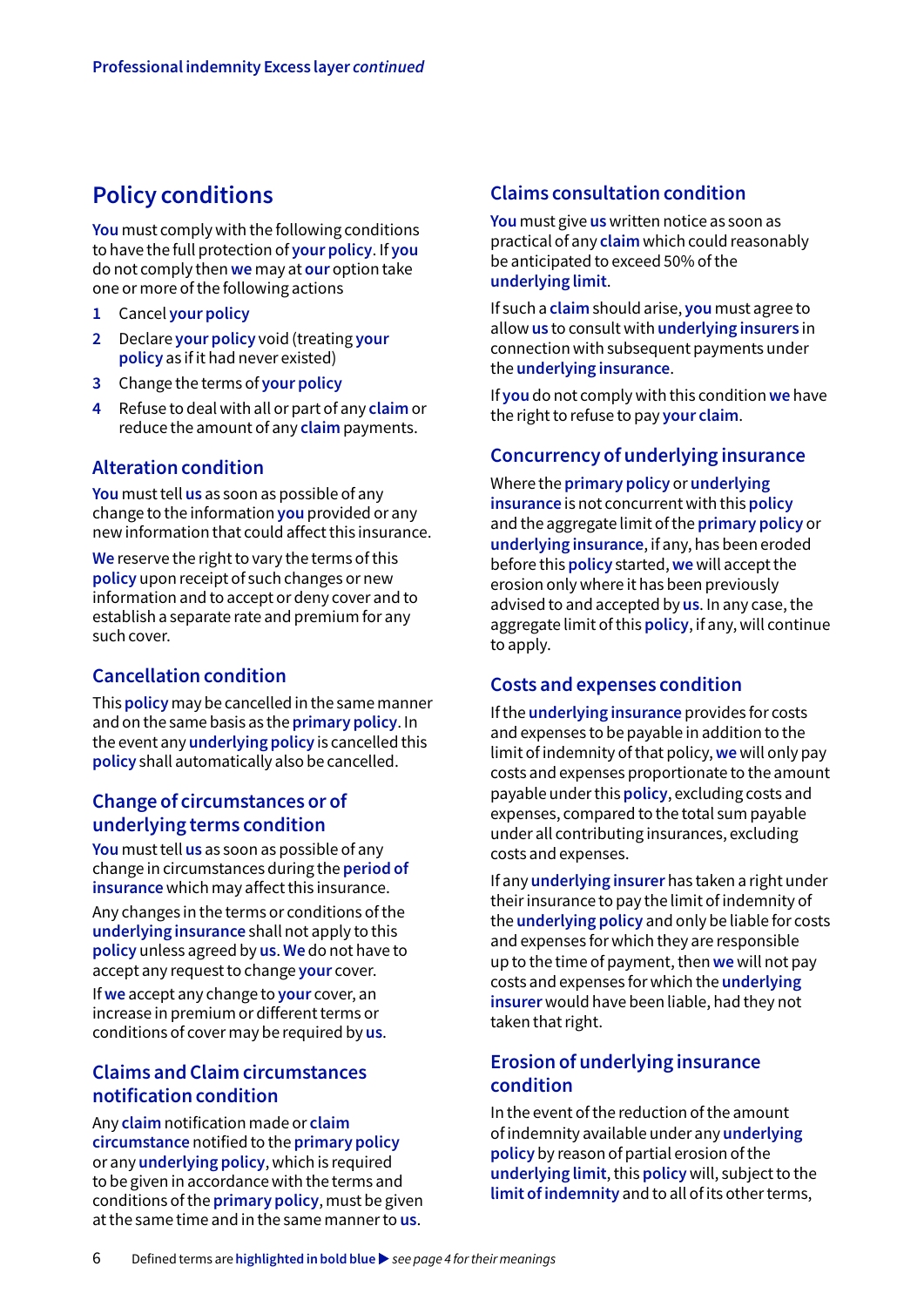continue to be available to pay that proportion of **loss** which exceeds the amount of indemnity remaining under the **underlying policy**, in excess of the **underlying limit**.

In the event of the complete erosion of the **underlying limit**, this **policy**, subject to the **limit of indemnity** and to all of its other terms, shall be available as:

- **1** excess insurance for the same **loss**
- **2** primary insurance for any subsequent **loss**, in which case any retention, excess or deductible and the operation of the claims provisions and of any sub-limit, as eroded, in the **primary policy** will apply under this **policy** in respect of that **loss**.

# **Fair presentation of risk condition**

**You** have a duty to make a fair presentation of the risk which **you** wish to insure. This applies prior to the start of **your policy**, if any variation is required during the **period of insurance** and prior to each renewal. If **you** do not comply with this condition then

- **1** if the failure to make a fair presentation of the risk is deliberate or reckless **we** can elect to make **your policy** void and keep the premium. This means treating the **policy** as if it had not existed and that **we** will not return **your** premiums, or
- **2** if the failure to make a fair presentation of the risk is not deliberate or reckless and **we** would not have provided cover had **you** made a fair presentation, then **we** can elect to make **your policy** void and return **your** premium or
- **3** if the failure to make a fair presentation of the risk is not deliberate or reckless and **we** would have issued cover on different terms had **you** made a fair presentation of the risk then **we** can:
	- **a** reduce proportionately any amount paid or payable in respect of a **claim** under **your policy** using the following formula. **We** will divide the premium actually charged by the premium which **we** would have charged had **you** made a fair presentation and calculate this as a percentage. The same percentage figure

will be applied to the full amount of the **claim** to arrive at the proportion of the **claim** to be paid or payable; and/or

- **b** treat **your policy** as if it had included the different terms (other than payment of the premium) that **we** would have imposed had **you** made a fair presentation.
- **4** Where **we** elect to apply one of the above then
	- **a** if **we** elect to make **your policy** void, this will be from the start of the **policy**, or the date of variation or from the date of renewal
	- **b we** will apply the formula calculated by reference to the premium that would have been charged to **claims** from the start of the **policy**, or the date of variation or from the date of renewal
	- **c we** will treat the **policy** as having different terms imposed from the start of the **policy**, or the date of variation or from the date of renewal

depending on when the failure to make a fair presentation occurs.

# **Fraud condition**

**You** and anyone acting for **you** must not act in a fraudulent way.

If **you** or anyone acting for **you**

- **1** knowingly makes a fraudulent or exaggerated **claim** under **your policy**;
- **2** knowingly makes a false statement in support of a **claim**;
- **3** submits a knowingly false or forged document in support of a **claim**; or
- **4** makes a claim for any injury, loss or damage caused by **your** wilful act or caused with **your** agreement, knowledge or collusion

**we** may at **our** option

**a** refuse to pay the **claim** and declare the **policy** void, as if it never existed and recover any sums that **we** have already paid under the **policy**; or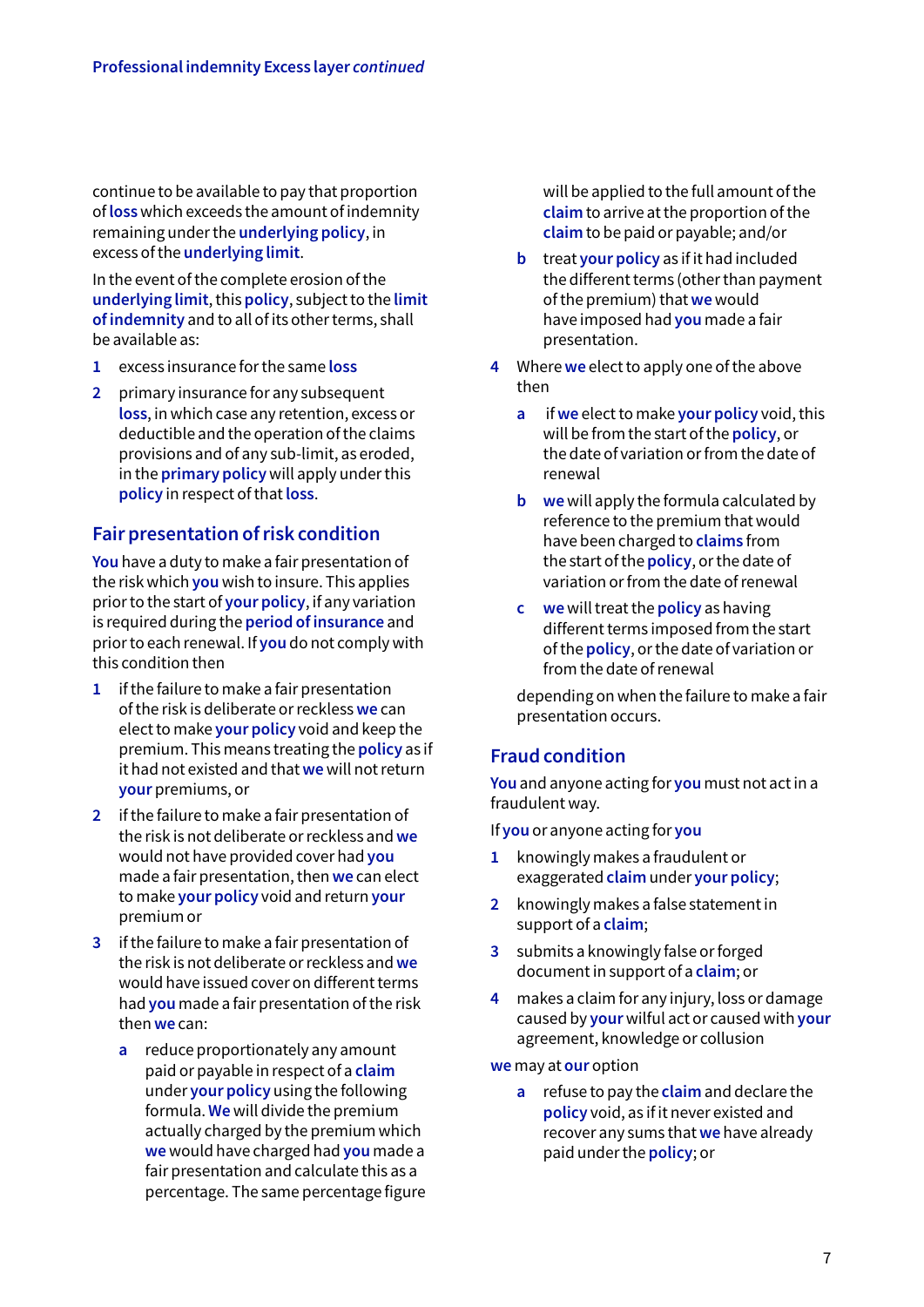- **b** refuse to pay the **claim** and cancel the **policy** from the date of the **claim** or alleged **claim**, without any refund of premium; or
- **c** refuse to pay the **claim**,

and **we** may inform the police of the circumstances.

# **Insolvency of underlying insurers condition**

**We** will not have any additional liability under this **policy** if, due to them being **insolvent** or having entered into liquidation, or their affairs being subject to any scheme of administration or receivership approved by a court, an **underlying insurer** is unable or refuses to pay any **claim** or fails to meet commitments.

# **Law applicable condition**

**You** and **we** can choose the law that applies to this **policy**. **We** propose that the Law of England and Wales apply. Unless **we** and **you** agree otherwise, the Law of England and Wales will apply to this **policy**.

# **Maintenance of underlying policies condition**

All **underlying policies**, or any policies issued to replace them, must be maintained in full force and effect during the **period of insurance**, except to the extent that it is eroded by payment of any **claim** or **claims**, or replaced by an equivalent policy with **our** express prior consent.

If any **underlying policy** is not maintained in full force and effect throughout the **period of insurance**, this **policy** will lapse or be cancelled or be treated as null and void as the case may be in the same manner and on the same basis as that **underlying policy**.

# **Other insurance condition**

If a **claim** is made under this **policy** and there is other insurance cover under which **you** are, or would be but for this **policy**, entitled to have a **claim** paid, **we** will not pay the **claim** or costs and expenses except for any amount over and above the amount payable by the other insurance policy or policies.

# **Primary policy condition**

In respect of any **claim** under this **policy you** must have provided **us** with a full copy of the **primary policy** and any **underlying policy** and **we** shall have had a reasonable opportunity being not less than 30 days to review the same and advise **you** whether any additional terms or conditions or additional premium should apply under this **policy** in the light of such review. Any review or investigation or negotiation of any c**laim** by **us**  prior to receipt of a copy of the **primary policy** and any **underlying policy** shall be without prejudice to the fact that **we** will have no liability to make any payment under the **policy** in relation to that **claim** (including without limitation in respect of costs and expenses) unless and until a copy of the **primary policy** and any **underlying policy**  is provided to **us** and **we** have had a reasonable opportunity to review as stated above.

# **Sanctions condition**

This contract of insurance is subject to sanction, prohibition or restriction under United Nations resolutions. It is a condition of **your policy** that **we** will not provide cover, or pay any **claim** or provide any benefit under **your policy** to the extent that the provision of such cover, payment of such **claim** or provision of such benefit would expose **us,** or **our** parent, subsidiary or any AXA group member company, to any trade or economic sanctions, or violate any laws or regulations of the United Kingdom, the European Union, the United States of America or any other territory.

# **Subrogation (our rights) condition**

**We** will be entitled to undertake in **your** name or on **your** behalf steps to enforce rights against any other party before or after any payment is made by **us**.

**You** must not enter into any contract or other agreement that restricts **your** rights of recovery in respect of any **claim** that may be covered by this **policy**.

In the event the **underlying insurance** elects not to pursue any recovery **we** will have the right but not the duty to request **you** transfer to **us** all rights and remedies, indemnities or advantages held by or available to **you** for the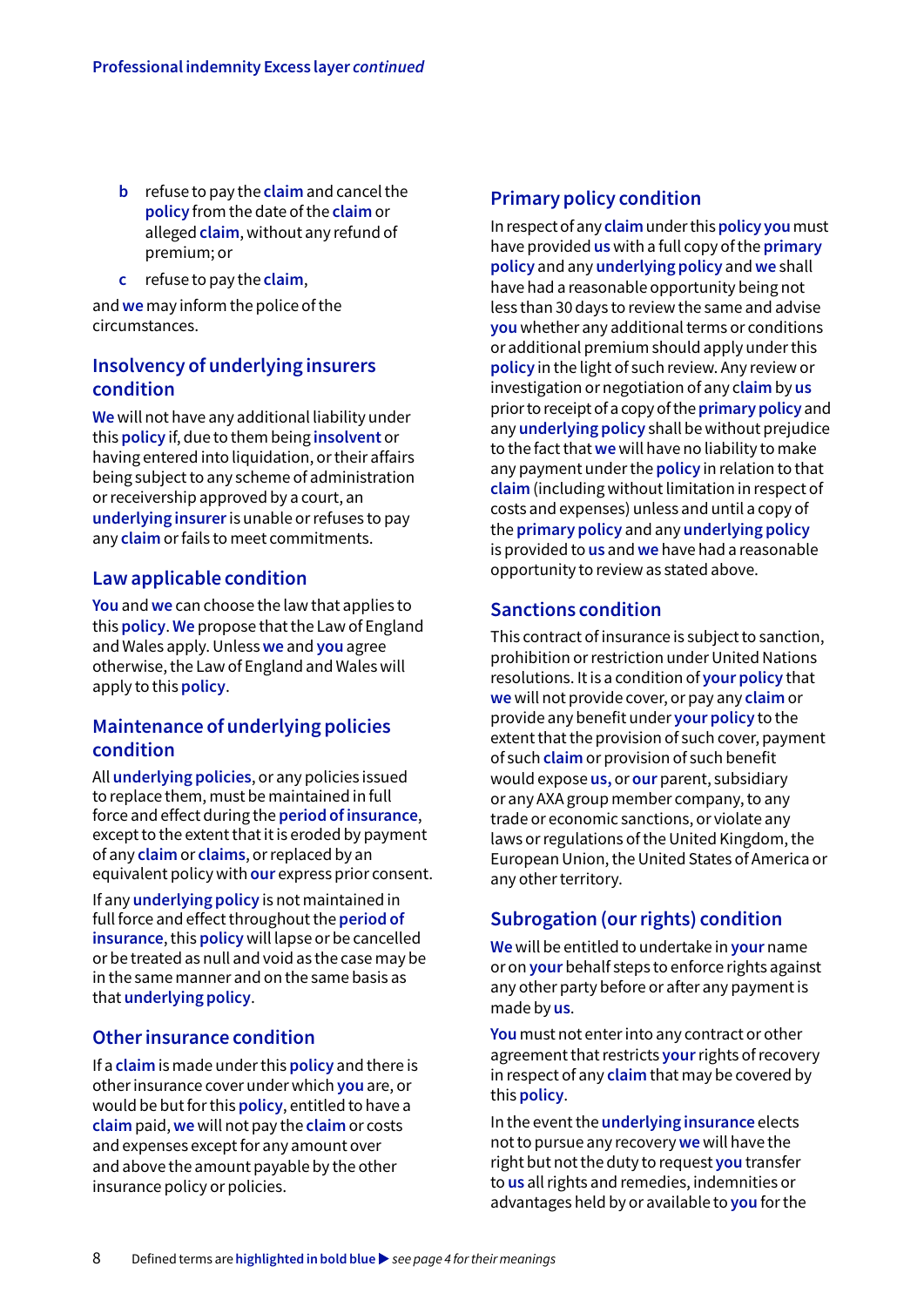purpose of recovering or reducing a **loss** in respect of which a **claim** has been paid, with the intention that **we** will be fully subrogated to all such rights, remedies, indemnities and advantages. **You** and any person acting on **your** behalf must not waive any rights of recourse or recovery and has a continuing duty to perform these obligations.

# **Third party rights condition**

The Contract (Rights of Third Parties) Act 1999 does not apply to this **policy.**

# **What is covered** ✓

**We** will cover **you** in accordance with the terms, exceptions, conditions and any endorsements of the **primary policy**, and all the more restrictive terms of any **underlying policy**, that is in force during the same **period of insurance** as this **policy**, for the proportion of **loss** for which **you**  are legally liable, that exceeds the **underlying limit**, the express terms of this **policy** applying in respect of any **claim** or any other matter, whether or not specific provision for such **claim** or other matter is made in the **underlying insurance**.

**We** will not make payment for any **loss** until the **underlying limit** has been completely eroded by amounts covered and payable under an **underlying policy** which all of the insurers of such **underlying policy** 

- **1** have paid; or
- **2** have agreed to pay; or
- **3** have had their liability to pay established by judgment, arbitration award or other final binding adjudication

whichever of **1** to **3** above occurs first.

Solely in determining whether erosion of the **underlying limit** has occurred and to what extent,

**a** in respect of **1** and **2** above, if that payment or agreement to pay is for an amount that is less than the limit of indemnity of that **underlying policy** in exchange for a release of that insurer's liability under that **underlying policy**, but on the basis it will be treated as or equivalent to payment in full of its limit of indemnity, **we** will pay the proportion of **loss** for which **you** are legally liable that exceeds the **underlying limit** as if those insurers had paid the applicable limit of indemnity in full

- **b** where any insurer of an **underlying policy** is or becomes **insolvent** with the result that none of **1**, **2** or **3** occurs, then that **insolvent** insurer will be deemed to have paid or to have agreed to pay or to have had its liability established, but only in the event that the other insurers participating on the relevant **underlying policy** pay, agree to pay or have their liability established by judgment, arbitration award or other final binding adjudication (whichever occurs first)
- **c we** will recognise the erosion of the **underlying limit** by any payment made in respect of losses within the terms and conditions of any **underlying policy** whether or not such cover is also provided by this **policy**.

# **Aggregate underlying limits cover**

If the terms of the **underlying insurance** contain an aggregate limit of indemnity not less than the **underlying limit** shown in **your** schedule and, solely because of a **claim** or **claims** during the **period of insurance**, the **underlying insurers** have paid, or have been held liable to pay, all or part of the amount of that aggregate limit, **we** will

- **1** provide cover in excess of any reduced **underlying limit**, for the remainder of the **period of insurance**
- **2** continue this **policy** in force for the remainder of the **period of insurance**, in accordance with the terms of the **primary policy**, if the **underlying limit** is paid in full.

# **How much we will pay**

**We** will not pay more than the **limit of indemnity**  shown in **your** schedule in respect of

- **1** any one **claim** or series of **claims** arising from one source or original cause
- **2** all **claims** arising during the **period of insurance** for which there is an aggregate limit in the **underlying insurance**.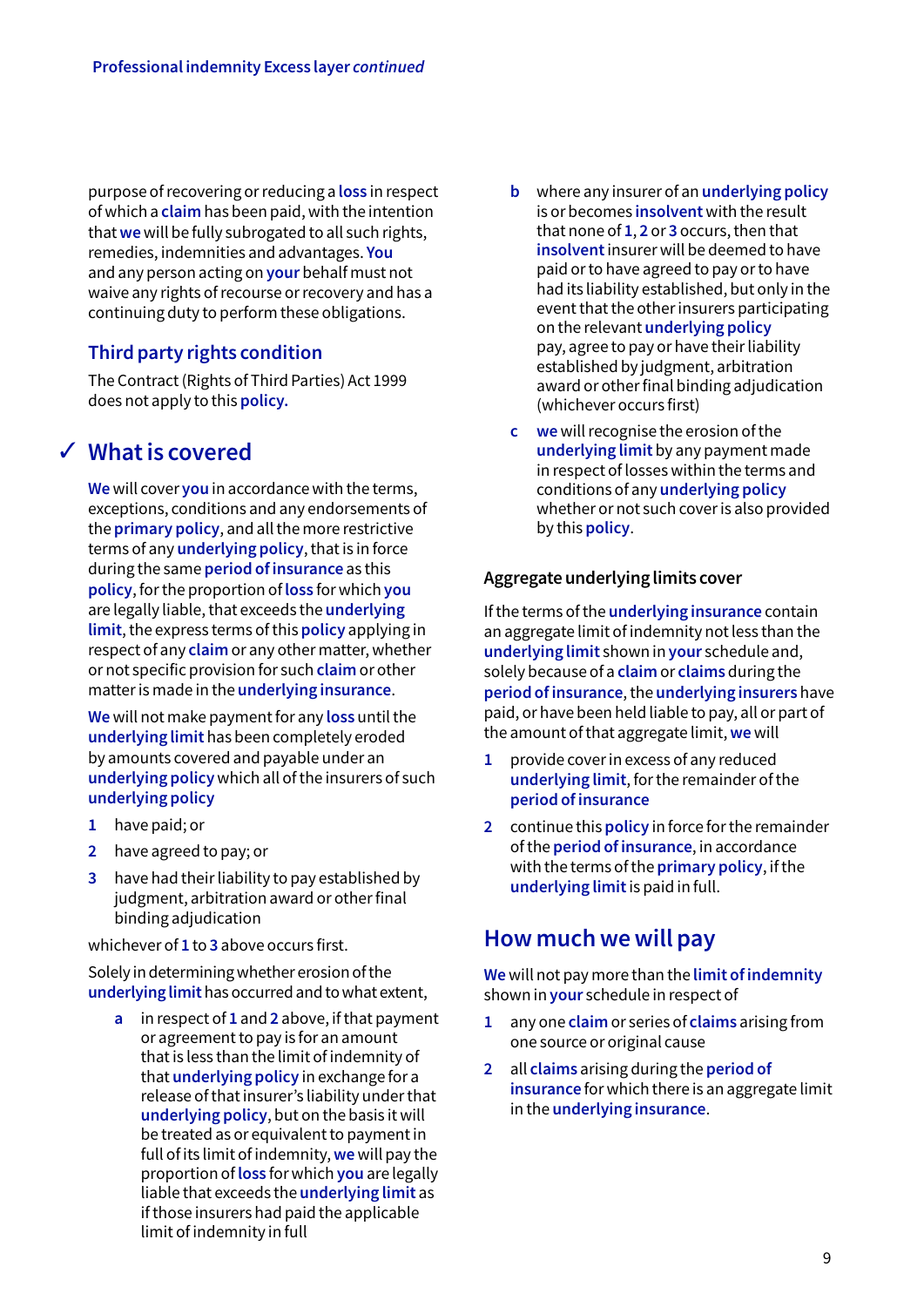# **Defence and settlement of claims**

All **claims** that come from the same act, error or omission or series of acts, errors or omissions, as a result of, or arising directly or indirectly from the same source or original cause, will be regarded as one **claim**.

If **we** cover more than one person, firm, company or organisation, **our** liability to all, as a result of one **claim**, will not be more than the **limit of indemnity**.

**We** may at any time pay the **limit of indemnity**. **We** will then have no further liability for that **claim** or associated costs and expenses except those already incurred at the date of payment of the **limit of indemnity**.

After taking into account the commercial considerations of the costs of defence, **we** may choose to settle a **claim** instead of defending it if **we** do not think there is a reasonable prospect of success.

Any decision of the **underlying insurance** to accept a **claim** ex-gratia or without prejudice without **our** prior written acceptance will not be binding on **us** and will not operate to erode any aggregate limit of the **underlying insurance**, nor will any action or decision of the **underlying insurance** which prejudices **us** in the conduct or settlement of any **claim** under this **policy** be binding on **us**.

# **What is not covered** ✘

# **Aggregate sub-limits exclusion**

**We** will not cover any **claim** made in relation to an insuring clause in the **underlying insurance** that is subject to a sub-limit, inner aggregate limit or similar that is less than the **underlying limit**.

# **Cyber and data protection law exclusion**

- **1 We** will not cover any **claim**, loss, damage, liability costs, expenses, fines, penalties, mitigation costs or any other amount
	- **a** directly caused by, directly resulting from or directly arising out of
		- **i** a **cyber act**
		- **ii** any partial or total unavailability or failure of any **computer system**

where the **computer system** is owned or controlled by **you** or any party acting on **your** behalf, or

- **b** directly or indirectly caused by, directly or indirectly resulting from or directly or indirectly arising out of the receipt or transmission of malware, malicious code or a **virus or similar mechanism** by **you** or any party acting on **your** behalf.
- **2 We** will not cover any **claim**, loss, damage, liability costs, expenses, fines, penalties, mitigation costs or any other amount directly or indirectly caused by, directly or indirectly resulting from or directly or indirectly arising out of any failure or interruption of service provided
	- **a** to **you** or any party acting on **your** behalf by an internet service provider, telecommunications provider or cloud provider but not including the hosting of hardware and software owned by **you**
	- **b** by any utility provider, but only where such failure or interruption of service impacts a **computer system** owned or controlled by **you** or any party acting on **your** behalf.
- **3 We** will not cover any **claim**, loss, damage, liability costs, expenses, fines, penalties, mitigation costs or any other amount for actual or alleged breach of **data protection law** by **you** or any party acting on **your** behalf.
- **4** Any cover provided by **your policy** in respect of the costs of reconstituting or recovering lost, inaccessible or damaged **documents** owned or controlled by **you** or any party acting on **your** behalf will not apply to **data**.

Other than as stated within this exclusion or by other restrictions in **your policy** specifically relating to the use of, or inability to use, a **computer system**, no cover otherwise provided by **your policy** will be restricted solely due to the use of, or inability to use, a **computer system**.

# **Fines and penalties exclusion**

**We** will not cover any fines, penalties, punitive, multiple, aggravated or exemplary damages awarded against **you**.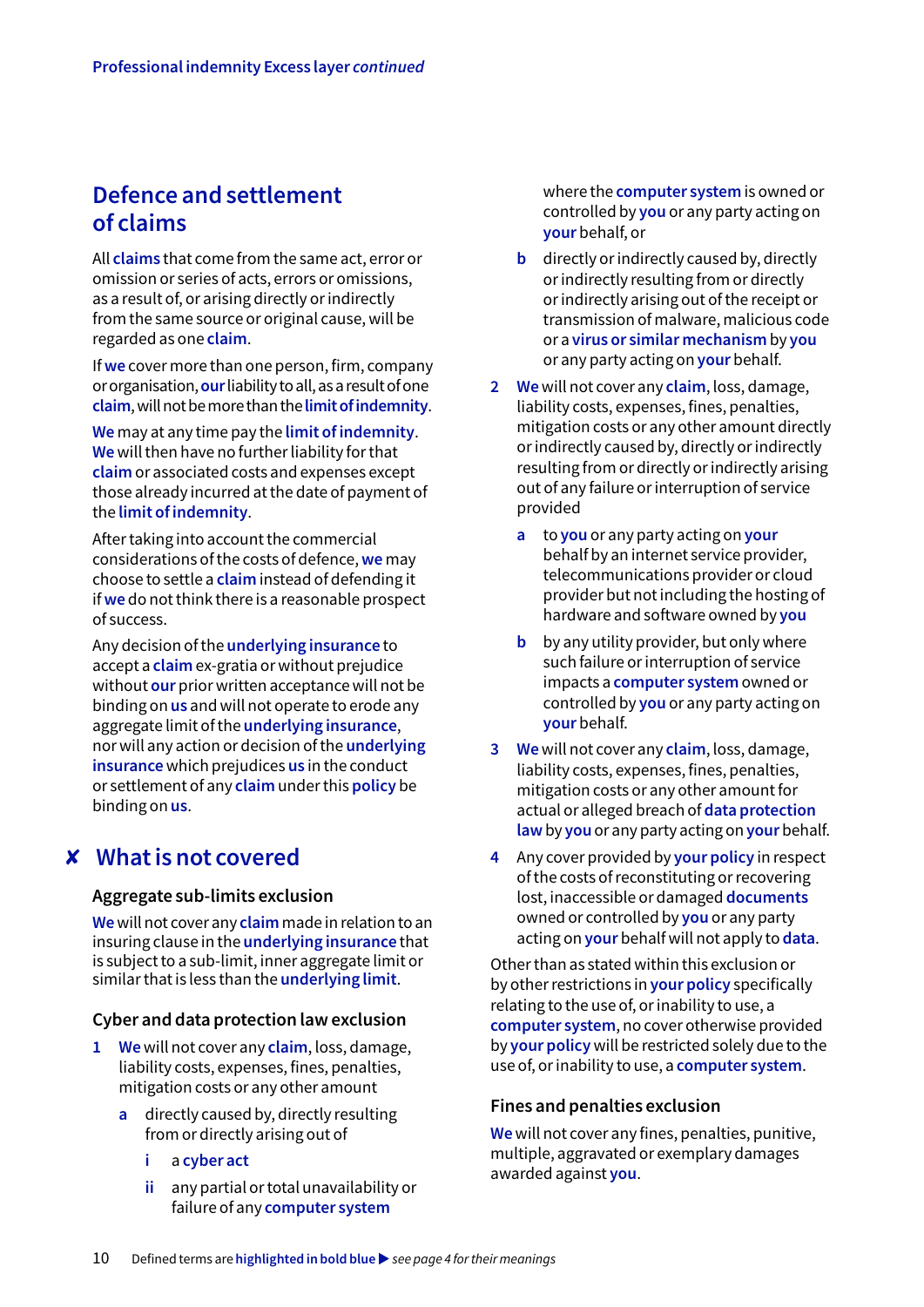# **Injury exclusion**

**We** will not cover any **claim** for **injury**

- **1** to any **employee**
- **2** to any person who is not an **employee** unless directly arising from a breach of duty through a negligent act, error or omission by **you** in the course of **your** professional business.

# **North American jurisdiction exclusion**

**We** will not cover any **claim** instituted or pursued

- **1** within the United States of America or Canada or any territories which come within the jurisdiction of the United States of America or Canada or in which it is contended that the laws of the United States of America or Canada should apply
- **2** to enforce a judgement obtained in any Court of the United States of America or Canada or any territories, which come within the jurisdiction of the United States of America or Canada.

# **Previous claims exclusion**

**We** will not cover any **claim**

- **1** that has been notified under any other policy before the **period of insurance**
- **2** that **you** were aware of or should have been aware of before the **period of insurance**.

# **Property ownership exclusion**

**We** will not cover any **claim** arising from the ownership, possession, leasing or use of any land or building structure or any other property or goods whether mobile or immobile.

# **Radioactive contamination exclusion**

**We** will not cover any **claim** arising directly or indirectly from

- **1** ionising radiation or contamination by radioactivity from any irradiated nuclear fuel, or from any nuclear waste from the combustion of nuclear fuel
- **2** the radioactive, toxic, explosive or other hazardous properties of any explosive nuclear assembly or its nuclear component.

# **Terrorist act exclusion**

**We** will not cover any **claim** directly or indirectly involving any **terrorist act**.

#### **War risk exclusion**

**We** will not cover any **claim** arising from or happening through war, invasion, act of foreign enemy, hostilities, whether war is declared or not, civil war, rebellion, revolution, insurrection or military or usurped power.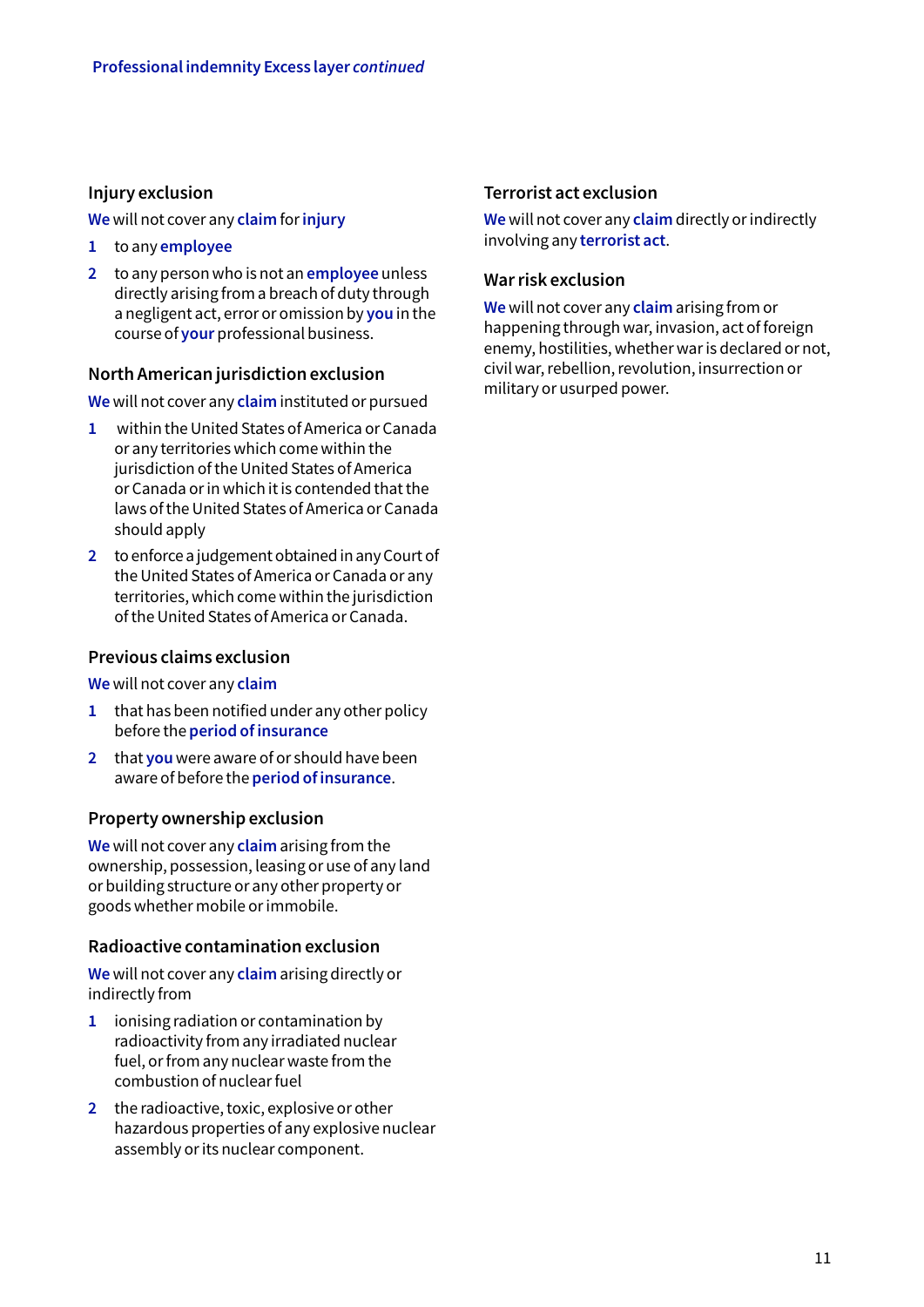# **Making a complaint**

AXA Insurance aims to provide the highest standard of service to every customer.

If **our** service does not meet **your** expectations **we** want to hear about it so **we** can try to put things right.

All complaints **we** receive are taken seriously. Following the steps below will help **us** understand **your** concerns and give **you** a fair response.

# **Making your complaint**

The majority of complaints can be resolved quickly and satisfactorily by the department **you** are dealing with. If **your** complaint relates to a **claim**, please contact the department dealing with the **claim**. If **your** complaint relates to anything else, please contact the agent or AXA office where **your policy** was purchased. Telephone contact is often the most effective way to resolve complaints quickly.

Alternatively **you** can write to **us** at:

#### **AXA Insurance complaints:**

包

 $\mathbb{C}$ 

图

 AXA Insurance Commercial complaints AXA House 4 Parklands Lostock Bolton BL6 4SD

# **All claims complaints:**

Telephone: **01204 815359**

 Email: **[commercial.complaints](mailto:commercial.complaints%40axa-insurance.co.uk?subject=)  [@axa-insurance.co.uk](mailto:commercial.complaints%40axa-insurance.co.uk?subject=)**

When **you** make contact please tell **us** the following information:

- Name, address and postcode, telephone number and e-mail address (if **you** have one).
- **Your policy** and/or **claim** number, and the type of policy **you** hold.
- The name of **your** insurance agent/firm (if applicable).
- The reason for **your** complaint.

Any written correspondence should be headed 'COMPLAINT' and **you** may include copies of supporting material.

# **Beyond AXA**

Should **you** remain dissatisfied following **our** final written response, **you** may be eligible to refer **your** case to the Financial Ombudsman Service (FOS).

The FOS is an independent body that arbitrates on complaints about general insurance products. The FOS can only consider **your** complaint if **we** have given **youour** final decision.

**You** have six months from the date of **our** final response to refer **your** complaint to the FOS. This does not affect **your** right to take legal action.

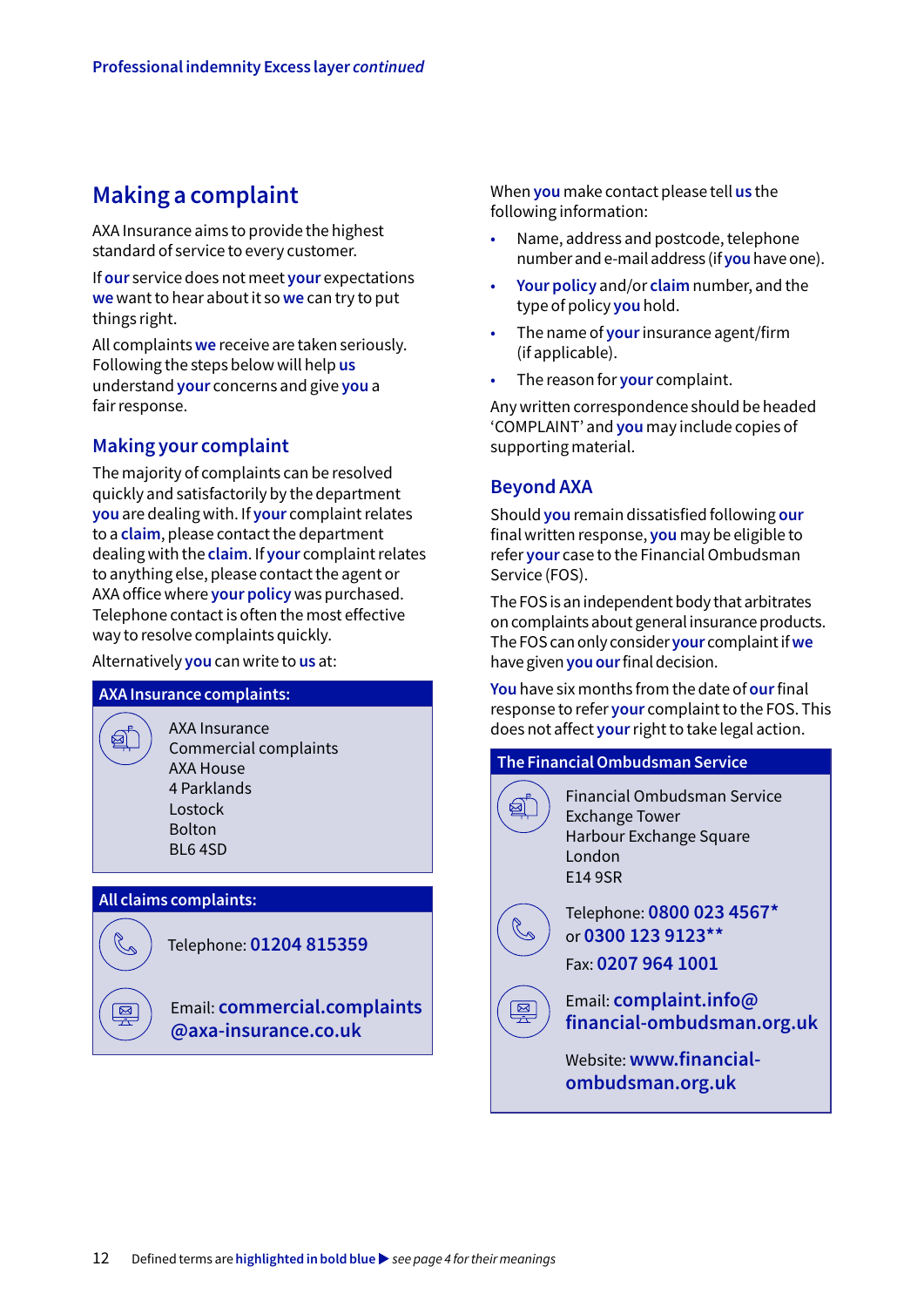# **Our promise to you**

**We** will

- Acknowledge written complaints promptly.
- Investigate **your** complaint quickly and thoroughly.
- Keep **you** informed of progress of **your** complaint.
- Do everything possible to resolve **your** complaint.
- Acknowledge when **we** have made a mistake and learn from them.
- Use the information from complaints to continuously improve **our** service.

# **Financial Services Compensation Scheme (FSCS)**

AXA Insurance UK plc are covered by the Financial Services Compensation Scheme (FSCS). **You** may be entitled to compensation in the unlikely event **we** cannot meet **our** obligations to **you**. This depends on the type of insurance, size of the business and the circumstances of the **claim**. Further information about the compensation scheme arrangements is available from the FSCS ([www.fscs.org.uk](http://www.fscs.org.uk)).